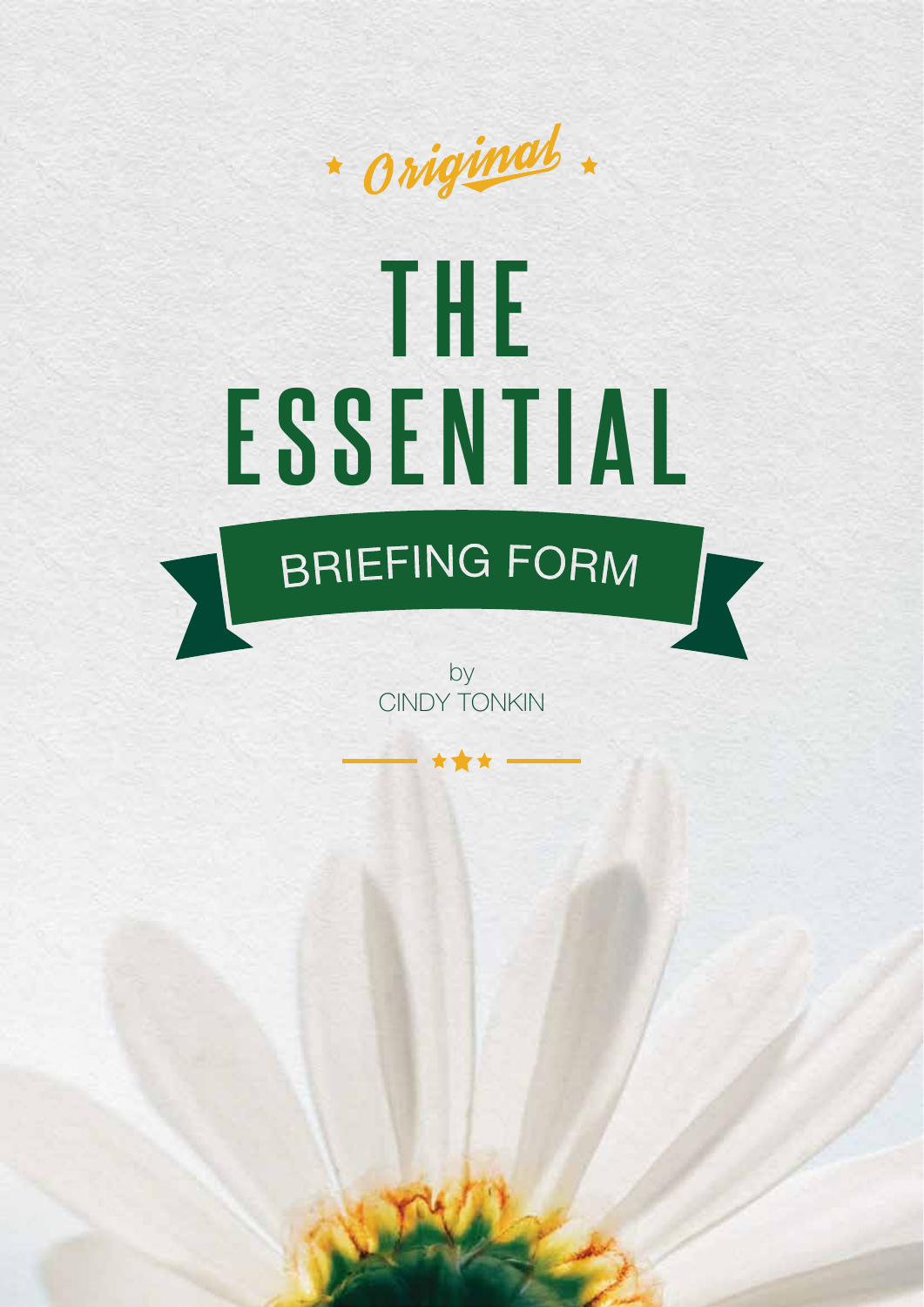## **The Essential Briefing Form**

**2**

Organisation and Key Client:

Date:

What do you want at the end of the project?

Why do you need this?

How will you know you have what you want?

How will it look / feel / sound when the organisation has this?

What other assistance will the organisation have to reach this goal?

What's stopped you / the organisation doing this until now?

What are the Logistical requirements?

date / by date: maximum # days: # people involved: location of people involved: project driver: time / cost / quality special requirements: